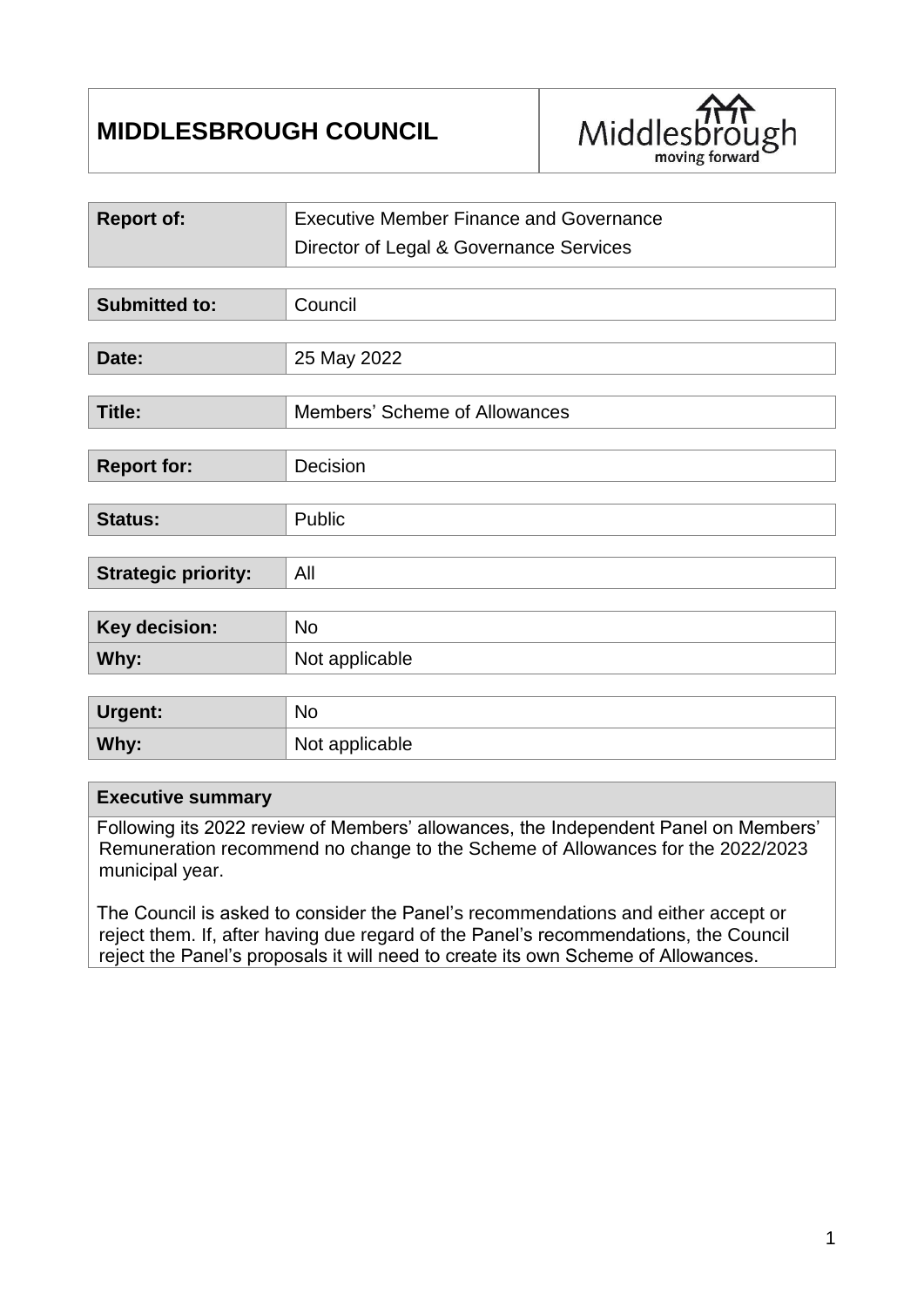## **Purpose**

1. To provide Members with the opportunity to consider the proposals of the Independent Panel on Members' Remuneration and adopt the Scheme of Allowances.

## **Background and relevant information**

- 2. The Council are required under The Local Authorities (Members' Allowances) (England) Regulations 2003 to publish a Members Scheme of Allowances on an annual basis and to have due regard to the recommendations of the Independent Panel on Members Remuneration.
- 3. Members Allowances are reviewed by the Independent Panel on Members' Remuneration annually, and undergo a full review every four years. The Panel carried out a full review in early 2018 and submitted their recommendations to Council for agreement.
- 4. In 2018 the Panel made recommendations that the Basic Allowance be increased incrementally, for a four year period in order to bring it in line with the average Basic Allowance of other Tees Valley authorities. It was also recommended that the Basic Allowance should continue to be increased in line with any inflationary staff pay awards.
- 5. It was recommended that; the multiplier for working out the level of SRA's was also to be suspended for a four year period; that the level of Special Responsibility Allowances be reduced by 14% and that no inflationary increase be applied. They also determined that they would review the Deputy Mayor's allowance after six months once further evidence of the remit of the role could be considered.
- 6. The Council approved those proposals in October 2019.
- 7. The Council are still required to publish an Annual Scheme of Allowances and therefore the Independent Panel still conduct an annual review to address any issues that have arisen or significant changes to roles receiving a Special Responsibility Allowance.
- 8. At its meeting on 24 March 2021 Council decided to freeze Members' remuneration at 2020/2021 levels.
- 9. Following the resignation of a Panel member in 2021, a recruitment drive was undertaken which resulted in the appointment of a new Panel member on 18th March 2022.
- 10.The Panel met on 25 April 2022 to carry out its annual review and proposed a Scheme of Allowances for 2022/2023. They considered two representations from Councillors, comparative SRA information provided by Democratic Services and wider socioeconomic factors.
- 11.Having considered all of the above the Panel determined that no changes were required for the Scheme of Allowances 2022/23. The Panel also felt it would be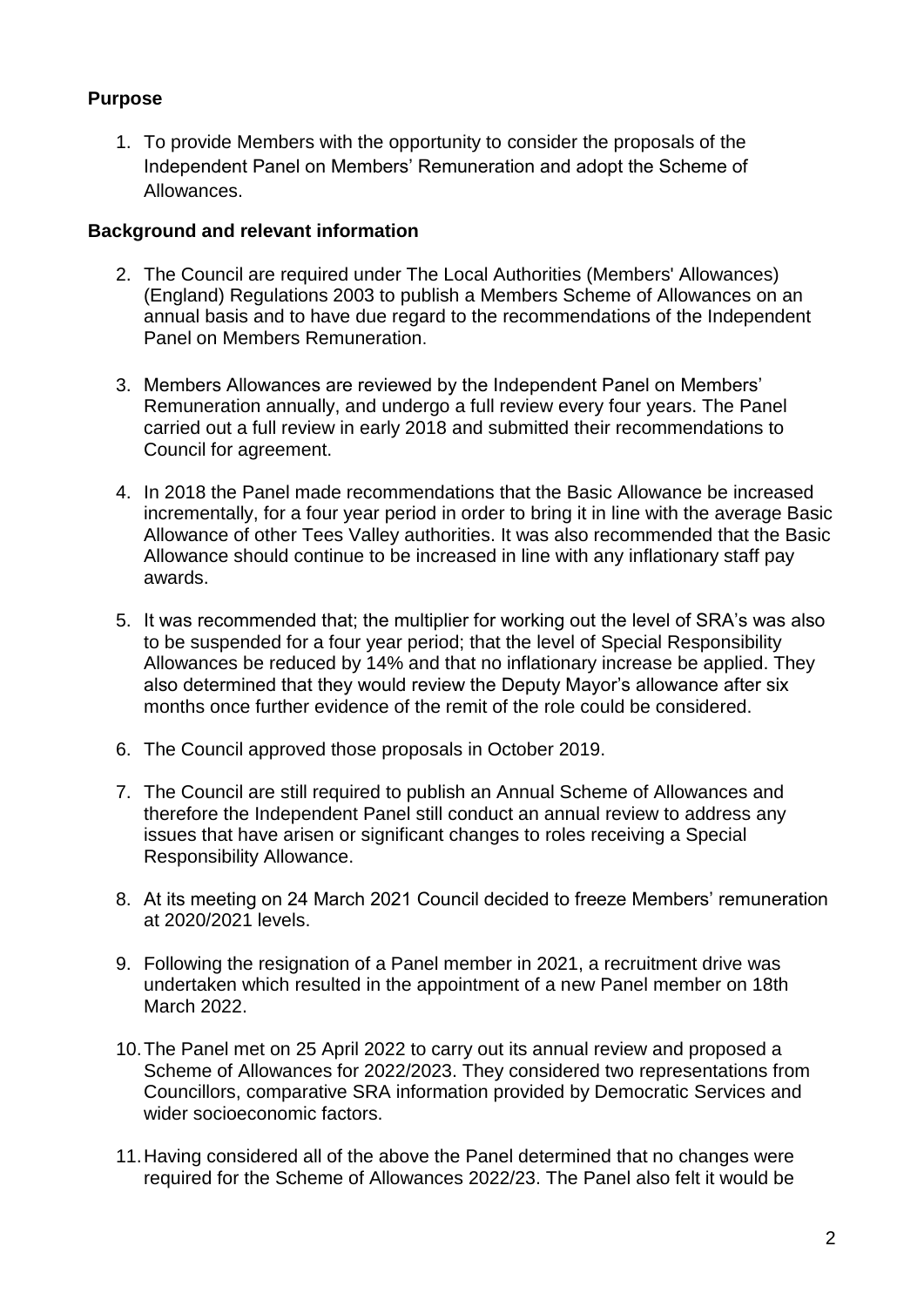prudent to carry out its "full" quadrennial review after the local elections of 2023 to account for any potential governance changes.

## **What decision(s) are being recommended?**

- 12.That Council consider the recommendations proposed by the Independent Panel on Members' Remuneration outlined in their report at Appendix 1.
- 13.Council adopt the proposed Members Scheme of Allowances for 2022/23 (Appendix 2).

## **Rationale for the recommended decision(s)**

- 14.The Council are required under The Local Authorities (Members' Allowances) (England) Regulations 2003 to publish a Members Scheme of Allowances on an annual basis.
- 15.The allowances should reflect the level of work, time and commitment of the role of Councillor and to provide a reasoned approach the impact the recommendations will have on the Council.

### **Other potential decision(s) and why these have not been recommended**

- 16.The panel considered resubmitting their previous recommendations to Council as there was still a clear divide in the basic allowances. However, the Panel agreed that these were exceptional times and that in the current economic climate they could not justify proposing increases at this time. However, it should be revisited when the full review takes place in 2023.
- 17.The Council could reject the Panel's recommendations and propose its own Scheme of Allowances having had due regard to the recommendations of the Independent Panel on Members Remuneration.

## **Impact(s) of the recommended decision(s)**

#### *Legal*

18.The Council are required under The Local Authorities (Members' Allowances) (England) Regulations 2003 to publish a Members Scheme of Allowances on an annual basis and to have due regard to the recommendations of the Independent Panel on Members Remuneration.

#### *Strategic priorities and risks*

19.The relevant risks this decision would influence are cited below, with an explanation as to why they are relevant and how it would affect each risk.

| <b>Risk No</b> | <b>Risk Description</b>                                                | <b>Impact</b>                                                                                                                    |
|----------------|------------------------------------------------------------------------|----------------------------------------------------------------------------------------------------------------------------------|
| O8-054         | Failure to adhere to Local Code of<br>Corporate Governance and deliver | By providing the appropriate information<br>regarding the make-up of the Executive and<br>the Scheme of Delegation, the Mayor is |